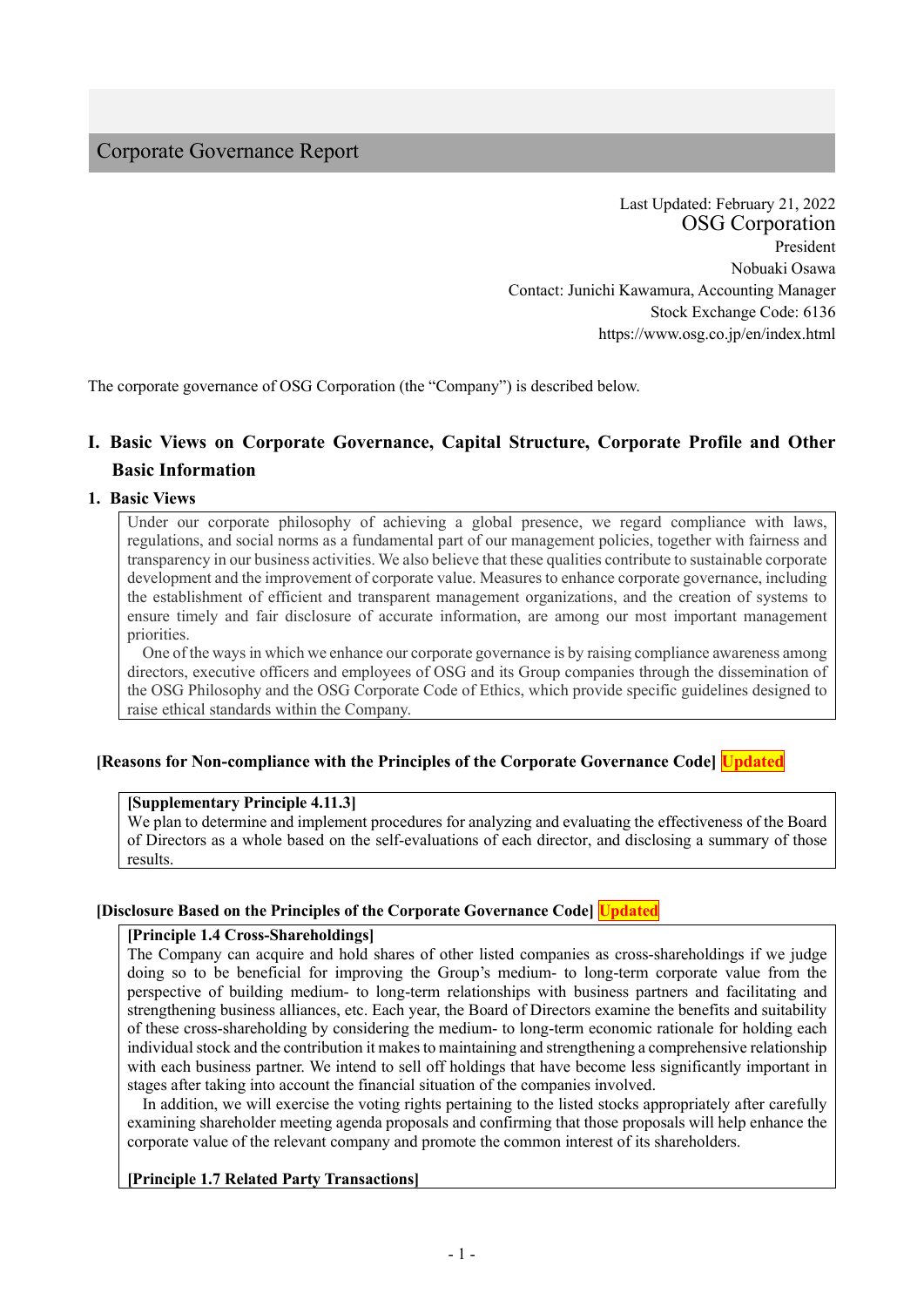The Company requires any conflict of interest or competitive transactions by directors, etc. (including related parties other than directors) to be preapproved by the Board of Directors, and the subsequent result of these transactions to be preapproved and reported by the Board of Directors.

#### **[Supplementary Principle 2.4.1]**

Regarding the need to ensure greater diversity of human resources in the Company, we are committed to continuously hiring diverse human resources over the medium- to long-term, such as women, foreign nationals, and mid-career hires with a range of professional experience who should be promoted more vigorously under the theme of diversity & inclusion. Going forward, we plan to continue discussions and disclose measurable goals to ensure and promote diversity within the Company.

## **[Principle 2.6 Roles of Corporate Pension Funds as Asset Owners]**

Given the fact that the Company's retirement pension plan is a defined contribution corporate pension, there is no management of corporate pension reserves and no impact on the financial situation of the Company.

### **[Principle 3.1 Full Disclosure]**

(i) Management philosophy and management strategies

We disclose annual reports and other documents on our Company website at the following URL: https://www.osg.co.jp/en/about\_us/company/philosophy.html

We also disclose our Medium-term Management Plan:

https://www.osg.co.jp/en/about\_us/ir/policy/plan.html

(ii) Basic policies on corporate governance

Our basic views on corporate governance are described in section I.1. Basic Views. Our basic corporate governance policy is as follows:

- (1) The Company respects the rights of shareholders and strives to ensure substantive shareholder equality.
- (2) The Company strives to cooperate appropriately with all stakeholders.
- (3) The Company seeks to ensure appropriate information disclosure and proactively provide non-financial information as well.
- (4) The Board of Directors will determine the direction of the Company's corporate strategy, etc. and appropriately fulfill its roles and responsibilities.
- (5) The Company will engage in constructive dialogue with shareholders in order to help achieve sustainable growth and enhance corporate value over the medium- to long-term.

(iii) Compensation structure, etc. of directors

Compensation for directors (excluding directors who are members of the Audit & Supervisory Committee) consists of fixed basic compensation, variable compensation linked to business performance, and allocations of restricted stock. Compensation for directors who are members of the Audit & Supervisory Committee consists solely of fixed compensation.

The total amount of fixed compensation is determined within the upper limit defined by a resolution of the 103rd Ordinary Shareholders' Meeting held on February 20, 2016. Compensation is set at ¥396 million per year for directors (excluding directors who are members of the Audit & Supervisory Committee), and ¥84 million per year for directors who are also members of the Audit & Supervisory Committee. To determine the amount of compensation, the Board of Directors delegates the Representative Director to prepare proposed compensation amounts according to standards set by the Company. The proposed amounts are then referred to the Nomination and Compensation Committee, and based on the Committee's response, the amounts are then finalized by a resolution of the Board of Directors. The amount of compensation for directors who are also members of the Audit & Supervisory Committee is determined by a resolution of the Audit & Supervisory Committee.

Variable compensation is linked to the Company's business performance. The Representative Director is delegated by the Board of Directors to calculate the proposed amounts for profit-linked bonuses and personal assessment bonuses for eligible directors who are serving as executive officers and managing officers using the methods determined by the Company. These proposed amounts are then submitted to the Nomination and Compensation Committee. Based on the report from the Nomination and Compensation Committee, the Board of Directors determines the final amounts to be paid, subject to approval of the total amount through a resolution of an ordinary shareholders' meeting.

Compensation based on allocations of restricted stock (for directors (excluding directors who are members of the Audit & Supervisory Committee)) are determined within the upper limit defined by a resolution of the 106th Ordinary Shareholders' Meeting held on February 16, 2019. The maximum total value of shares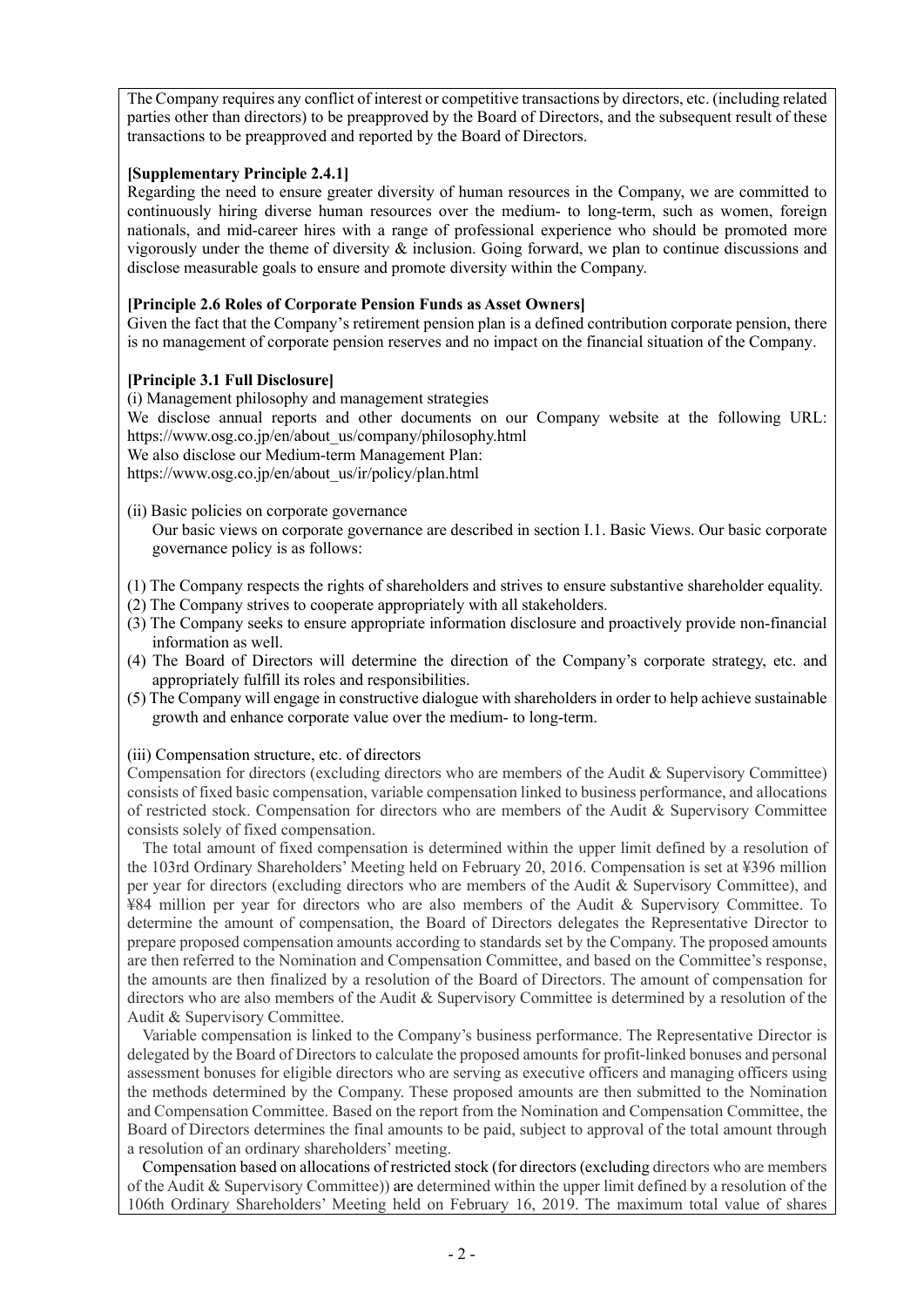allocated to eligible directors is set at ¥200 million a year, and the maximum total number of the Company's ordinary shares that can be issued or disposed of is 100,000 per year. To determine the amount of compensation, the Board of Directors delegates the Representative Director to prepare proposed compensation amounts according to standards set by the Company. The proposed amounts are then referred to the Nomination and Compensation Committee and, based on the Committee's response, the amounts are then finalized by a resolution of the Board of Directors.

Finally, the Company discontinued the payment of retirement bonuses for corporate officers at the conclusion of the 92nd Ordinary Shareholders' Meeting held on February 19, 2005.

#### (iv) Appointment and nomination of director candidates

Persons who are deemed suitable to be directors of OSG, on the basis of their extensive experience, advanced knowledge, and high-level specialist capabilities, are selected and nominated as candidates for membership of the Board of Directors. The Board of Directors then makes decisions on appointments after seeking advice and receiving a response from the Nomination and Compensation Committee.

### (v) Reasons for appointment of director candidates

The Company describes its reasons for appointing individual directors in the Notice of the Ordinary Shareholders' Meeting and discloses each director candidate's past experience in the same notice.

### (vi) Appointment/dismissal of directors

The Board of Directors makes decisions on the appointment or dismissal of directors after receiving advice from the Nomination and Compensation Committee.

### **[Supplementary Principle 3.1.3]**

The Company disclosed our sustainability initiatives in our Medium-term Management Plan. We also plan to disclose and provide information on investments in human capital and intellectual property that we consider to be consistent with our own management strategy and management issues. We plan to collect and analyze the necessary data on the impact of climate change-related risks and earning opportunities on our business activities and income, and to disclose our findings based on the TCFD framework.

#### **[Supplementary Principle 4.1.1]**

The Company's Board of Directors determines matters stipulated by laws and regulations and important matters relating to the management of the whole Group and also supervises the execution of duties by directors and executive officers. The standards for doing so are stipulated in the Company's Rules Governing the Board of Directors and Rules Governing the Executive Officer Committee. Examples of important management-related items include matters related to the nomination and compensation of corporate officers and matters related to important business execution. Other matters are delegated to the CEO and other executive officers to be guided by the standards stipulated in our Rules on Administrative Authority.

#### **[Principle 4.9 Independence Standards and Qualification for Independent Directors]**

The Company selects candidates for independent outside directors based on the independence standards determined by the Tokyo Stock Exchange.

#### **[Supplementary Principle 4.10.1]**

Regarding agenda proposals pertaining to nomination and compensation, the proposals are drafted by the Representative Director, who then consults and receives advice from the Nomination and Compensation Committee (four out of five members are independent outside directors), and are then decided following deliberations by the Board of Directors, which includes four independent outside directors (four out of seven members are independent outside directors).

#### **[Supplementary Principle 4.11.1]**

Our basic approach is to ensure that the Company's Board of Directors is composed within the upper limits stipulated in our Articles of Incorporation, which is, 16 directors who are not members of the Audit & Supervisory Committee and six directors who are members of the Audit & Supervisory Committee. We also aim to ensure that the Board is of an appropriate size to ensure effective debate and is staffed by members who guarantees diversity and boasts a balanced range of knowledge, experience, and abilities, etc. associated with each business.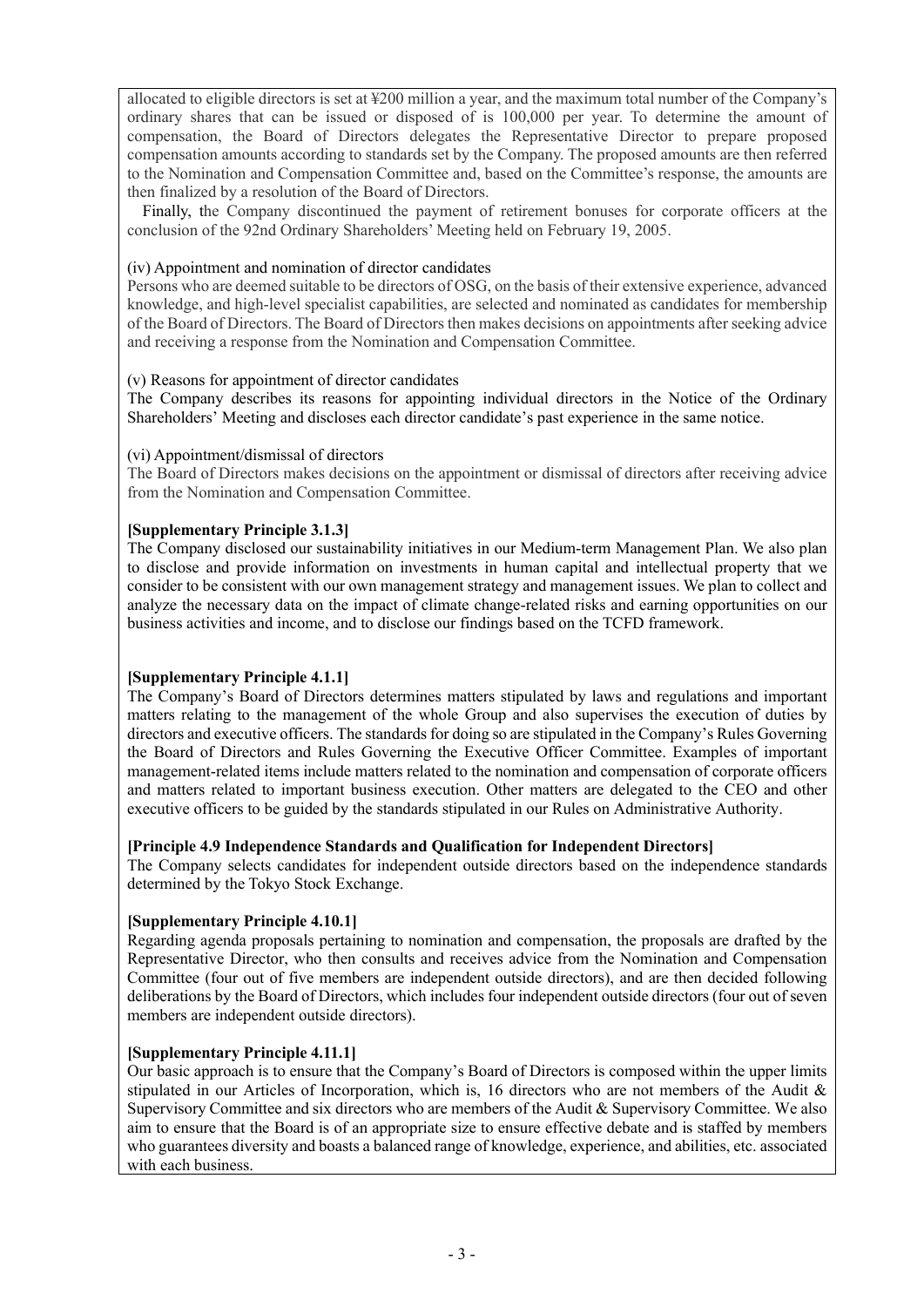In addition, the expertise (skill matrix) of directors who are not members of the Audit & Supervisory Committee and directors who are members of the Audit & Supervisory Committee is disclosed in the Notice of the Ordinary Shareholders' Meeting to be held in February 2022.

#### **[Supplementary Principle 4.11.2]**

Outside directors and other directors allocate the time and effort necessary to their duties as directors to ensure they appropriately fulfill their roles and responsibilities, and keep concurrent positions within a reasonable range. The status of the concurrent appointments is described in the Notice of the Ordinary Shareholders' Meeting.

# **[Supplementary Principle 4.14.2]**

The Company provides information to directors, including Audit & Supervisory Committee Members, as an opportunity to acquire the necessary knowledge and to fully understand roles and responsibilities.

The Company also provides relevant information to outside directors on the occasion of their appointment and regularly thereafter to help deepen understanding of the Group's management philosophy, management policy, business activities, and organization. In addition, we provide directors, including outside directors, with opportunities to acquire any knowledge of business, finance, organization, etc. required to fulfill their roles and responsibilities and offer financial support to fund such training.

# **[Principle 5.1 Policy for Constructive Dialogue with Shareholders]**

- (i)(ii) Under the leadership of the President, the Management Planning Department coordinates the activities of units involved in IR activities and maintains collaboration among these units on a day-to-day basis.
- (iii) The Management Planning Department actively responds to requests for IR information, including telephone inquiries from investors and small meetings. OSG holds quarterly meetings to present its financial results, as well as half-yearly financial presentations by top management.
- (iv) If necessary, any opinions and concerns of shareholders gathered through dialogue are fed back to the Board of Directors and senior management by the unit that carried out the IR activities concerned.
- (v) When engaging in dialogue with investors, OSG takes care over the management of insider information by ensuring that such dialogue, whether at financial presentations or small meetings, centers on strategies for the achievement of sustainable growth and the improvement of OSG's corporate value from a medium- to long-term perspective.

# **2. Capital Structure**

| From 20% to less than $30\%$ |
|------------------------------|
|                              |

# **[Status of Major Shareholders]**

| Name/Company Name                                             | Number of Shares Owned | Percentage $(\% )$ |
|---------------------------------------------------------------|------------------------|--------------------|
| The Master Trust Bank of Japan, Co., Ltd. (Trust)<br>Account) | 13,039,700             | 13.28              |
| Custody Bank of Japan, Ltd. (Trust Account)                   | 5,753,600              | 5.86               |
| <b>SSBTC CLIENT OMNIBUS ACCOUNT</b>                           | 4,157,794              | 4.23               |
| NORTHERN TRUST CO.(AVFC) RE FIDELITY<br><b>FUNDS</b>          | 3,358,675              | 3.42               |
| OSG Agent Association                                         | 3,219,367              | 3.28               |
| <b>OSG Stock Holding Association</b>                          | 2,566,869              | 2.61               |
| Osawa Scientific Studies Grants Foundation                    | 2,350,000              | 2.39               |
| Sumitomo Mitsui Banking Corporation                           | 2,100,000              | 2.14               |
| THE BANK OF NEW YORK MELLON 140051                            | 2,095,700              | 2.13               |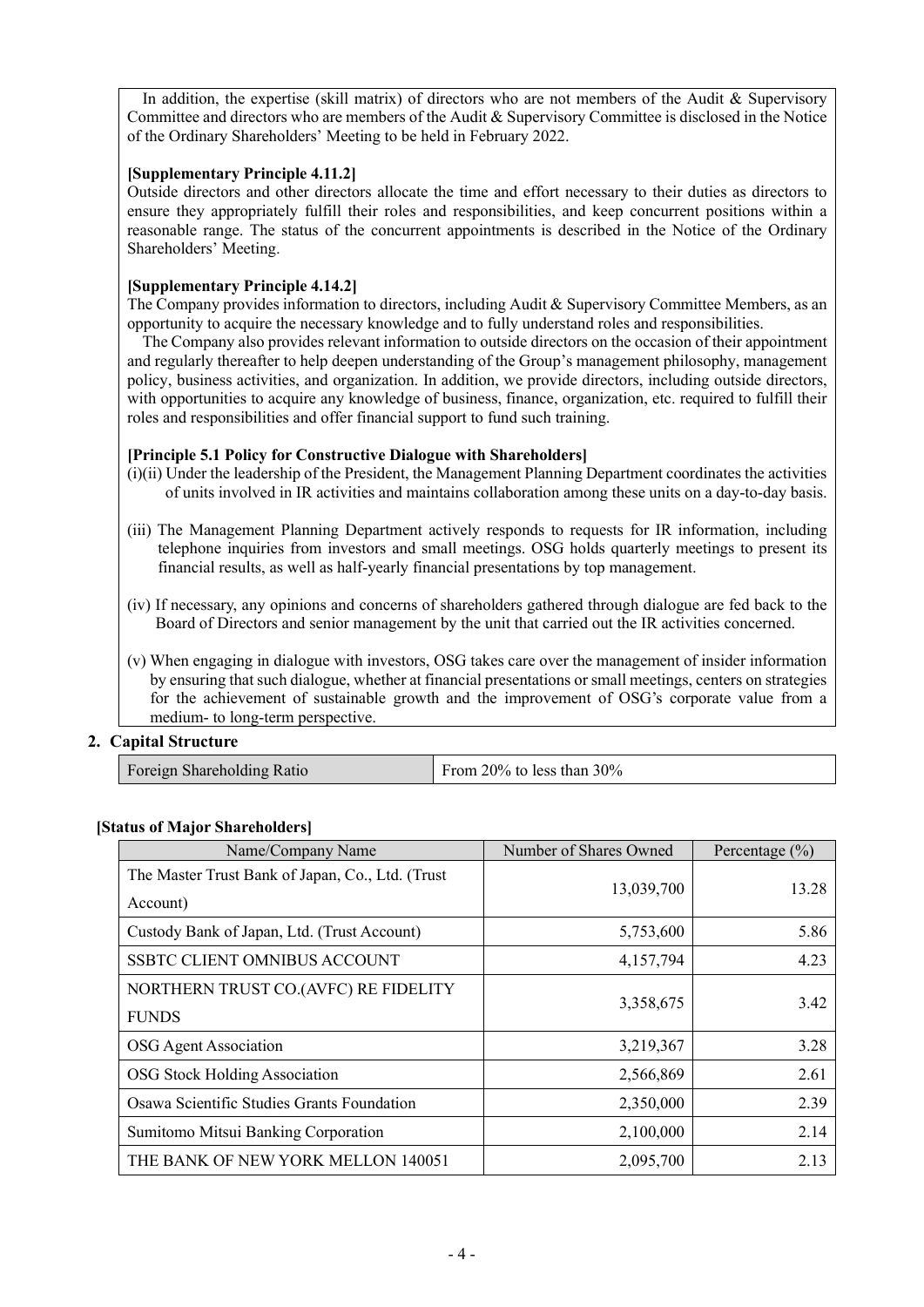| Nomura Trust and Banking Co., Ltd. (Investment | 1,967,600 | 2.00 |
|------------------------------------------------|-----------|------|
| Trust Account)                                 |           |      |

| Controlling Shareholder (except for Parent |      |
|--------------------------------------------|------|
| Company)                                   |      |
| Parent Company                             | None |

Supplementary Explanation

The status of major shareholders is as of November 30, 2021. The Company holds 5,164 treasury shares.

### **3. Corporate Attributes**

| Listed Stock Market and Market Section        | Tokyo Stock Exchange First Section and Nagoya Stock<br><b>Exchange First Section</b> |  |
|-----------------------------------------------|--------------------------------------------------------------------------------------|--|
| Fiscal Year-End                               | November                                                                             |  |
| Type of Business                              | Machinery                                                                            |  |
| Number of Employees (consolidated) as of the  | More than $1,000$                                                                    |  |
| End of the Previous Fiscal Year               |                                                                                      |  |
| Sales (consolidated) as of the End of the     | From $\text{\#}100$ billion to less than $\text{\#}1$ trillion                       |  |
| Previous Fiscal Year                          |                                                                                      |  |
| Number of Consolidated Subsidiaries as of the | From 50 to less than 100                                                             |  |
| End of the Previous Fiscal Year               |                                                                                      |  |

# **4. Policy on Measures to Protect Minority Shareholders in Conducting Transactions with Controlling Shareholder**

—

# **5. Other Special Circumstances which may have Material Impact on Corporate Governance**

—

- **II. Business Management Organization and Other Corporate Governance Systems regarding Decision-making, Execution of Business, and Oversight in Management**
- **1. Organizational Composition and Operation**

| Company with Audit & Supervisory Committee<br><b>Organizational Form</b> |
|--------------------------------------------------------------------------|
|--------------------------------------------------------------------------|

# **[Directors]**

| Maximum Number of Directors Stipulated in<br>Articles of Incorporation | 22                                                                               |
|------------------------------------------------------------------------|----------------------------------------------------------------------------------|
| Term of Office Stipulated in Articles of<br>Incorporation              | 1 year                                                                           |
| Chairperson of the Board                                               | Company Chairperson (unless company chairperson is<br>also serving as president) |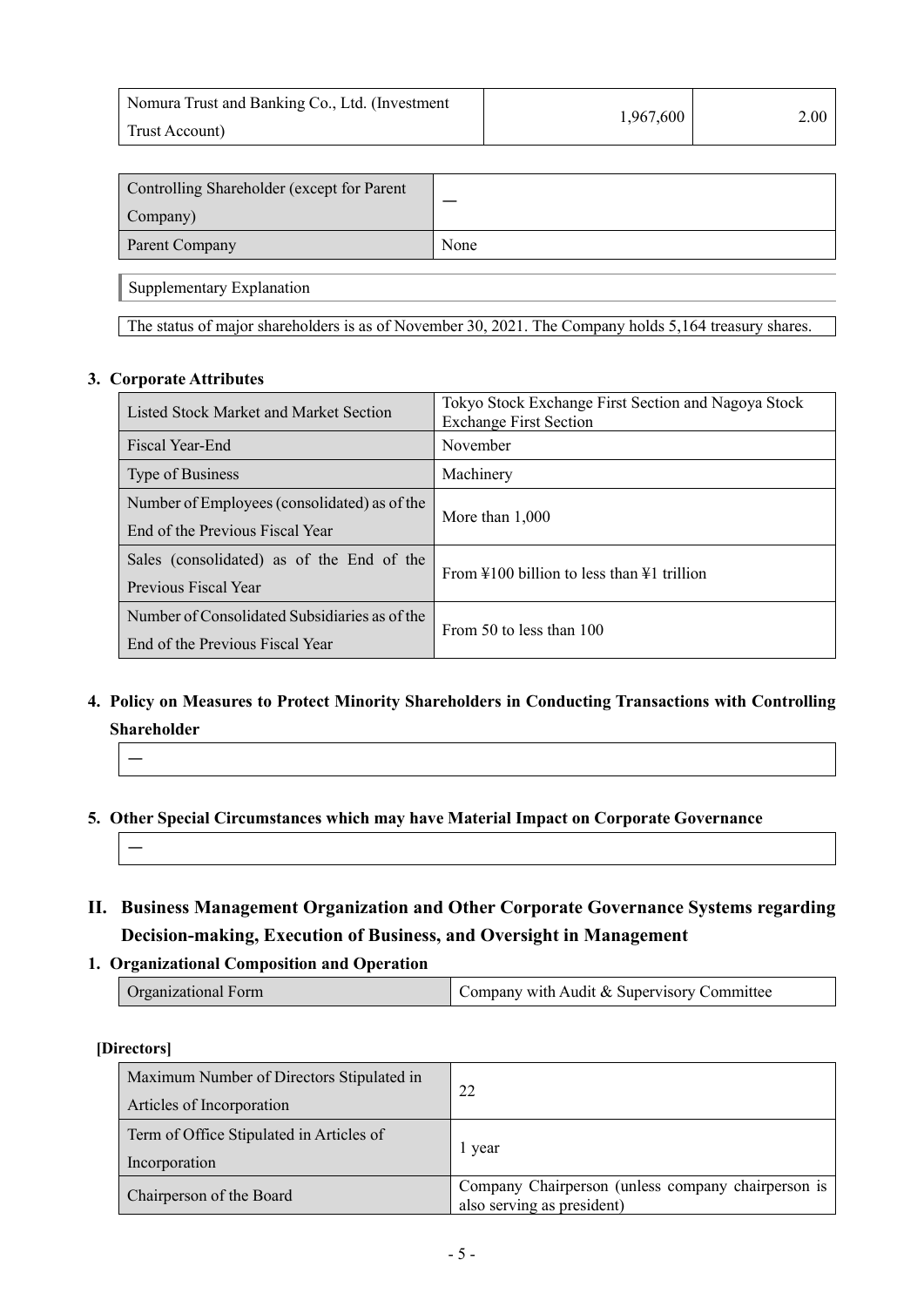| Number of Directors               |           |
|-----------------------------------|-----------|
| Appointment of Outside Directors  | Appointed |
| Number of Outside Directors       |           |
| Number of Independent Directors U |           |

Outside Directors' Relationship with the Company (1)

|                                                                                                               | Attribute                      |   |             |              |   |   | Relationship with the Company* |   |   |  |  |
|---------------------------------------------------------------------------------------------------------------|--------------------------------|---|-------------|--------------|---|---|--------------------------------|---|---|--|--|
| Name                                                                                                          |                                | a | $\mathbf b$ | $\mathbf{c}$ | d | e |                                | g | h |  |  |
| Yoshiyuki Sakaki                                                                                              | Academic                       |   |             |              |   |   |                                |   |   |  |  |
| Akito Takahashi                                                                                               | Lawyer                         |   |             |              |   |   |                                |   |   |  |  |
| Kunihiko Hara                                                                                                 | From another company           |   |             |              |   |   |                                |   |   |  |  |
| Kayoko Yamashita<br>$\mathbf{u} = \mathbf{u}$ , and $\mathbf{u} = \mathbf{u}$ , and $\mathbf{u} = \mathbf{u}$ | Certified public<br>accountant |   |             |              |   |   |                                |   |   |  |  |

Categories for "Relationship with the Company"

- "<sup>o</sup>" when the director presently falls or has recently fallen under the category;
- " $\triangle$ " when the director fell under the category in the past
- \* "●" when a close relative of the director presently falls or has recently fallen under the category; "▲"when a close relative of the director fell under the category in the past
- a. Executive of the Company or its subsidiaries
- b. Non-executive director or executive of a parent company of the Company
- c. Executive of a fellow subsidiary company of the Company
- d. A party whose major client or supplier is the Company or an executive thereof
- e. Major client or supplier of the listed company or an executive thereof
- f. Consultant, accountant or legal professional who receives a large amount of monetary consideration or other property from the Company besides compensation as a director/*kansayaku*
- g. Major shareholder of the Company (or an executive of the said major shareholder if the shareholder is a legal entity)
- h. Executive of a client or supplier company of the Company (which does not correspond to any of d, e, or f) (the director himself/herself only)
- i. Executive of a company, between which and the Company outside directors/*kansayaku* are mutually appointed (the director himself/herself only)
- j. Executive of a company or organization that receives a donation from the Company (the director himself/herself only)
- k. Others

| Name             | Membership<br>of<br>Supervisory<br>Committee | Designation<br><b>as</b><br>Independent<br>Director | Supplementary<br>Explanation of the<br>Relationship | Reasons for Appointment       |
|------------------|----------------------------------------------|-----------------------------------------------------|-----------------------------------------------------|-------------------------------|
| Yoshiyuki Sakaki |                                              | ( )                                                 | Mr. Yoshiyuki                                       | Professor Sakaki has wide-    |
|                  |                                              |                                                     | Sakaki retired as a                                 | ranging knowledge and         |
|                  |                                              |                                                     | Councilor of the                                    | experience gained through his |
|                  |                                              |                                                     | Osawa Scientific                                    | long academic career. He was  |
|                  |                                              |                                                     | <b>Studies Grants</b>                               | judged to be a person who     |
|                  |                                              |                                                     | Foundation in May                                   | would participate in board    |
|                  |                                              |                                                     | 2020. The                                           | meetings from an independent  |
|                  |                                              |                                                     | Company made a                                      | perspective and contribute to |
|                  |                                              |                                                     | donation to the                                     | management auditing and       |
|                  |                                              |                                                     | foundation                                          | supervision.                  |

Outside Directors' Relationship with the Company (2) Updated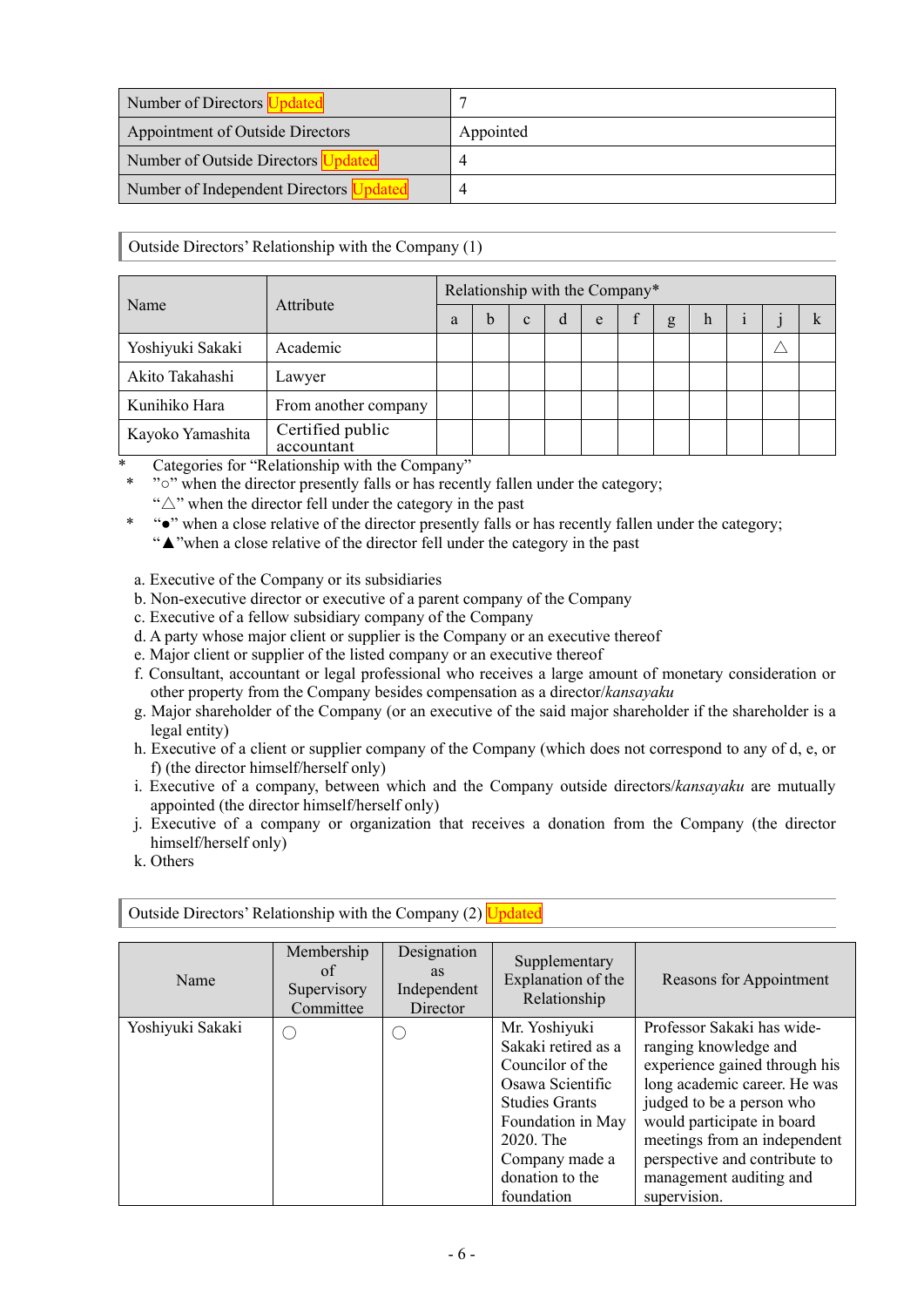|                  |            |            | approximately<br>once a year<br>between the years<br>of 2012 and 2015<br>with the aim of<br>further promoting<br>science and<br>technology in<br>Japan. | Since Professor Sakaki is not<br>associated with any OSG<br>affiliated company or major<br>supplier or customer, he was<br>deemed to present no risk of a<br>conflict of interest with<br>general shareholders.                                                                                                                                                                                                                                                                                                                                            |
|------------------|------------|------------|---------------------------------------------------------------------------------------------------------------------------------------------------------|------------------------------------------------------------------------------------------------------------------------------------------------------------------------------------------------------------------------------------------------------------------------------------------------------------------------------------------------------------------------------------------------------------------------------------------------------------------------------------------------------------------------------------------------------------|
| Akito Takahashi  | $\bigcirc$ | $\bigcirc$ |                                                                                                                                                         | Mr. Takahashi has extensive<br>experience and advanced<br>knowledge and specialist skills<br>gained through his career as an<br>attorney. As a legal expert, he<br>was judged to be a person who<br>would participate in board<br>meetings from an independent<br>perspective and contribute to<br>management auditing and<br>supervision.<br>Since Mr. Takahashi is not<br>associated with any OSG<br>affiliated company or major<br>supplier or customer, he was<br>deemed to present no risk of a<br>conflict of interest with<br>general shareholders. |
| Kunihiko Hara    | O          | $\bigcirc$ |                                                                                                                                                         | In addition to an academic<br>career spanning many years,<br>Mr. Hara has extensive<br>experience in and knowledge<br>of corporate management. He<br>was judged to be a person who<br>would participate in board<br>meetings from an independent<br>perspective and contribute to<br>management auditing and<br>supervision.<br>Since Mr. Hara is not<br>associated with any OSG<br>affiliated company or major<br>supplier or customer, he was<br>deemed to present no risk of a<br>conflict of interest with<br>general shareholders.                    |
| Kayoko Yamashita | ( )        | $\bigcirc$ |                                                                                                                                                         | Ms. Yamashita has extensive<br>experience and advanced<br>knowledge and specialist skills<br>gained through her career as a<br>certified public accountant. As<br>an expert in accounting and<br>tax affairs, she was judged to<br>be a person who would<br>participate in board meetings<br>from an independent<br>perspective and contribute to<br>management auditing and<br>supervision.<br>Since Ms. Yamashita is not<br>associated with any OSG                                                                                                      |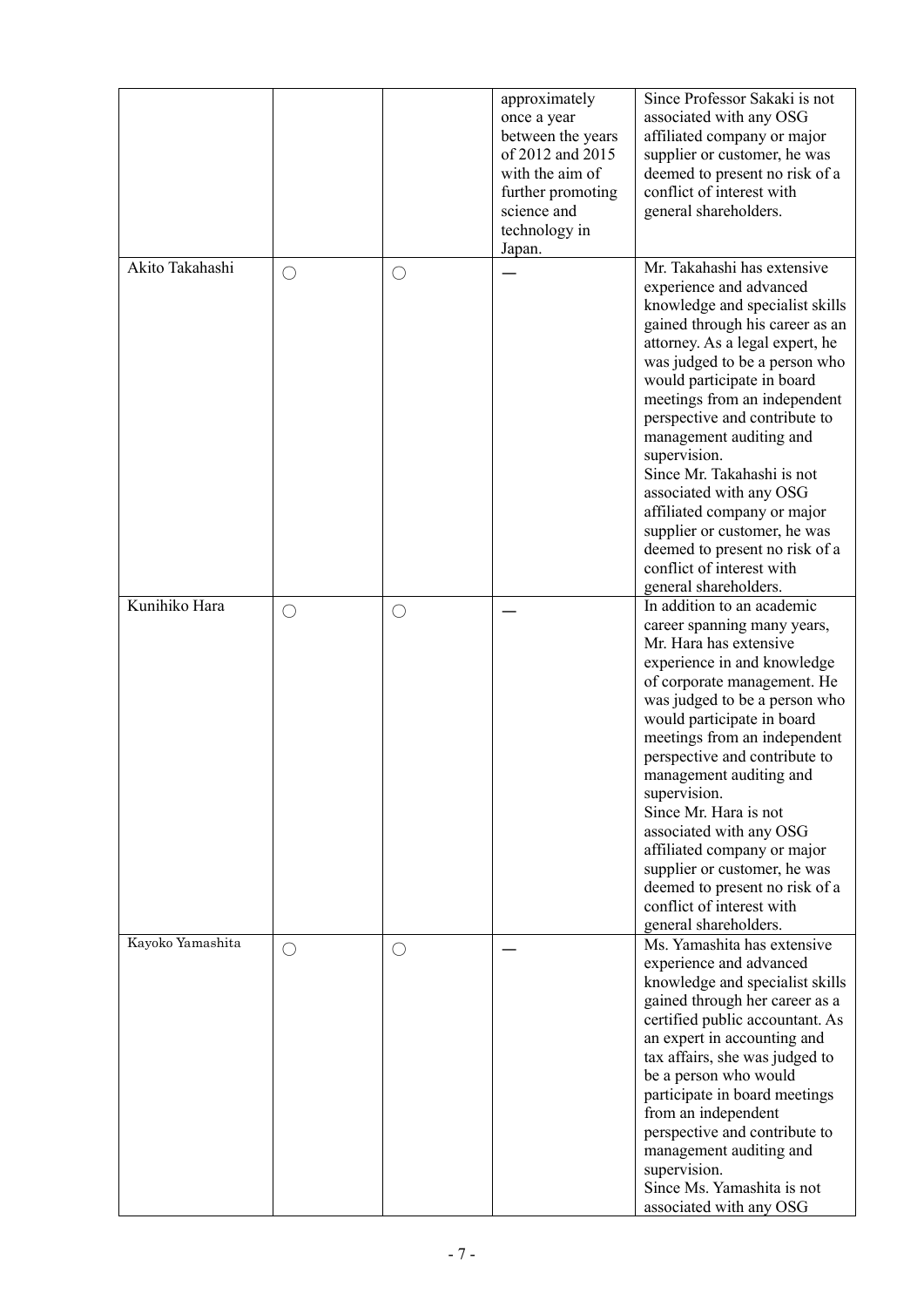|  | affiliated company or major    |
|--|--------------------------------|
|  | supplier or customer, she was  |
|  | deemed to present no risk of a |
|  | conflict of interest with      |
|  | general shareholders.          |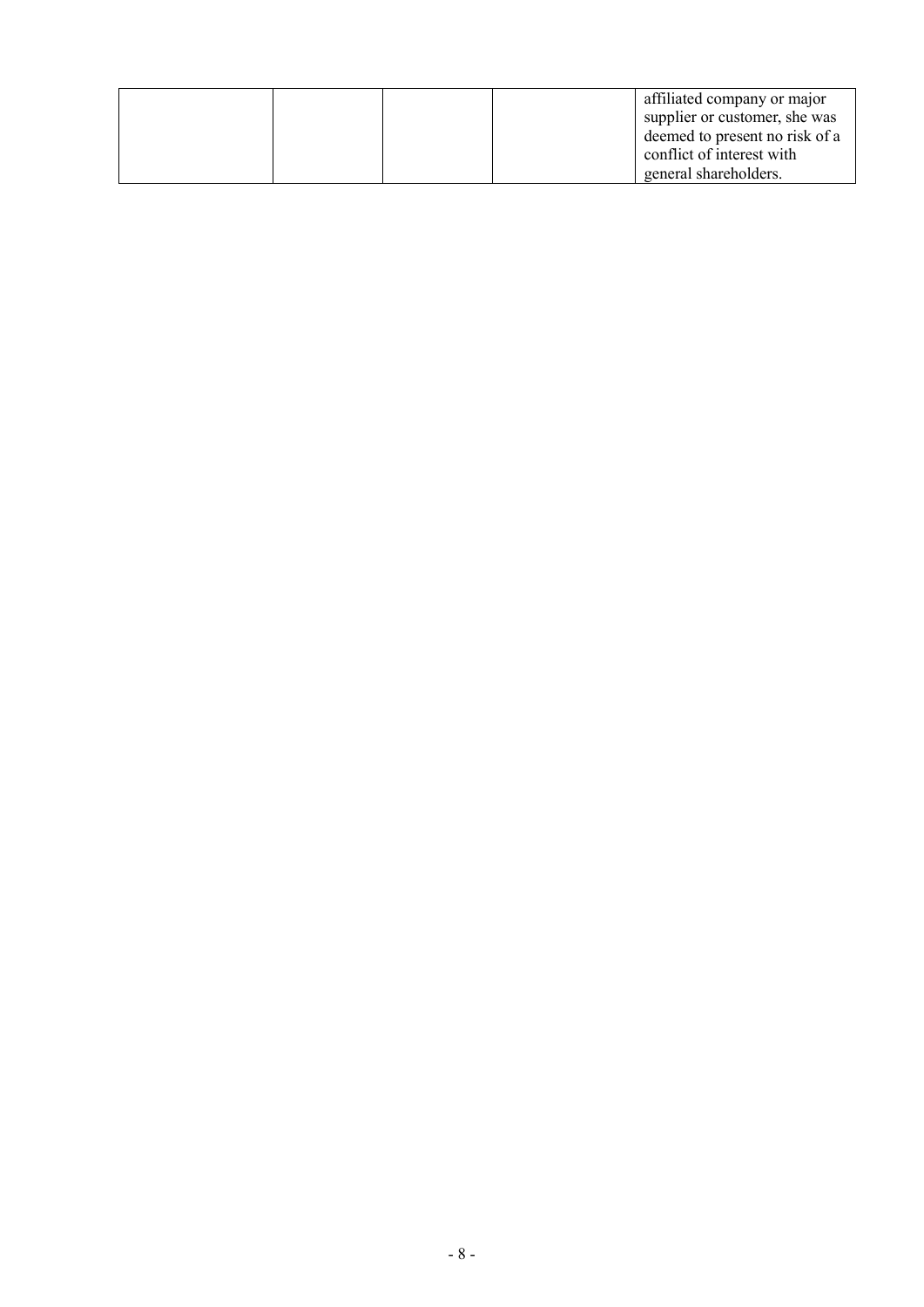### **[Supervisory Committee]**

|                                                                                                         | Committee's Composition and Attributes of Chairperson Updated |                             |  |                       |                             |                      |
|---------------------------------------------------------------------------------------------------------|---------------------------------------------------------------|-----------------------------|--|-----------------------|-----------------------------|----------------------|
|                                                                                                         | All Committee<br><b>Members</b>                               | Full-time<br><b>Members</b> |  | Internal<br>Directors | Outside<br><b>Directors</b> | Chairperson          |
| Supervisory<br>Committee                                                                                |                                                               |                             |  |                       | 4                           | Internal<br>Director |
| Appointment of Directors and/or Staff to<br>Appointed<br>Support the Supervisory Committee              |                                                               |                             |  |                       |                             |                      |
| Matters Related to the Independence of Such Directors and/or Staff from Executive Directors             |                                                               |                             |  |                       |                             |                      |
| The Company has established the Audit & Supervisory Committee Section to assist the Audit & Supervisory |                                                               |                             |  |                       |                             |                      |

The Company has established the Audit & Supervisory Committee Section to assist the Audit & Supervisory Committee in its duties.

Cooperation among Supervisory Committee, Accounting Auditors and Internal Audit Departments

The Management Audit Section (Internal Control Division), the Audit & Supervisory Committee, and the Accounting Auditors periodically exchange information and opinions to strengthen mutual cooperation.

#### **[Voluntary Establishment of Nomination/Compensation Committee]**

| Voluntary Establishment of Committee(s)  |             |
|------------------------------------------|-------------|
| Corresponding to Nomination Committee or | Established |
| <b>Compensation Committee</b>            |             |

#### Committee's Name, Composition, and Attributes of Chairperson Updated

|                              | Committee Corresponding to<br><b>Nomination Committee</b> | Committee Corresponding to<br><b>Compensation Committee</b> |
|------------------------------|-----------------------------------------------------------|-------------------------------------------------------------|
| Committee's Name             | Nomination and Compensation                               | Nomination and Compensation                                 |
|                              | Committee                                                 | Committee                                                   |
| <b>All Committee Members</b> | 5                                                         | 5                                                           |
| <b>Full-time Members</b>     |                                                           |                                                             |
| Internal Directors           |                                                           |                                                             |
| <b>Outside Directors</b>     | 4                                                         | 4                                                           |
| <b>Outside Experts</b>       | 0                                                         | O                                                           |
| Other                        | $\theta$                                                  | $\Omega$                                                    |
| Chairperson                  | <b>Outside Director</b>                                   | <b>Outside Director</b>                                     |

Supplementary Explanation

OSG has established a Nomination and Compensation Committee as an advisory body for the Board of Directors. Its purpose is to strengthen the independence, objectivity, and accountability of Board functions through the appropriate involvement of independent outside directors and the provision of advice in relation to the appointment and compensation of directors and executive officers, etc.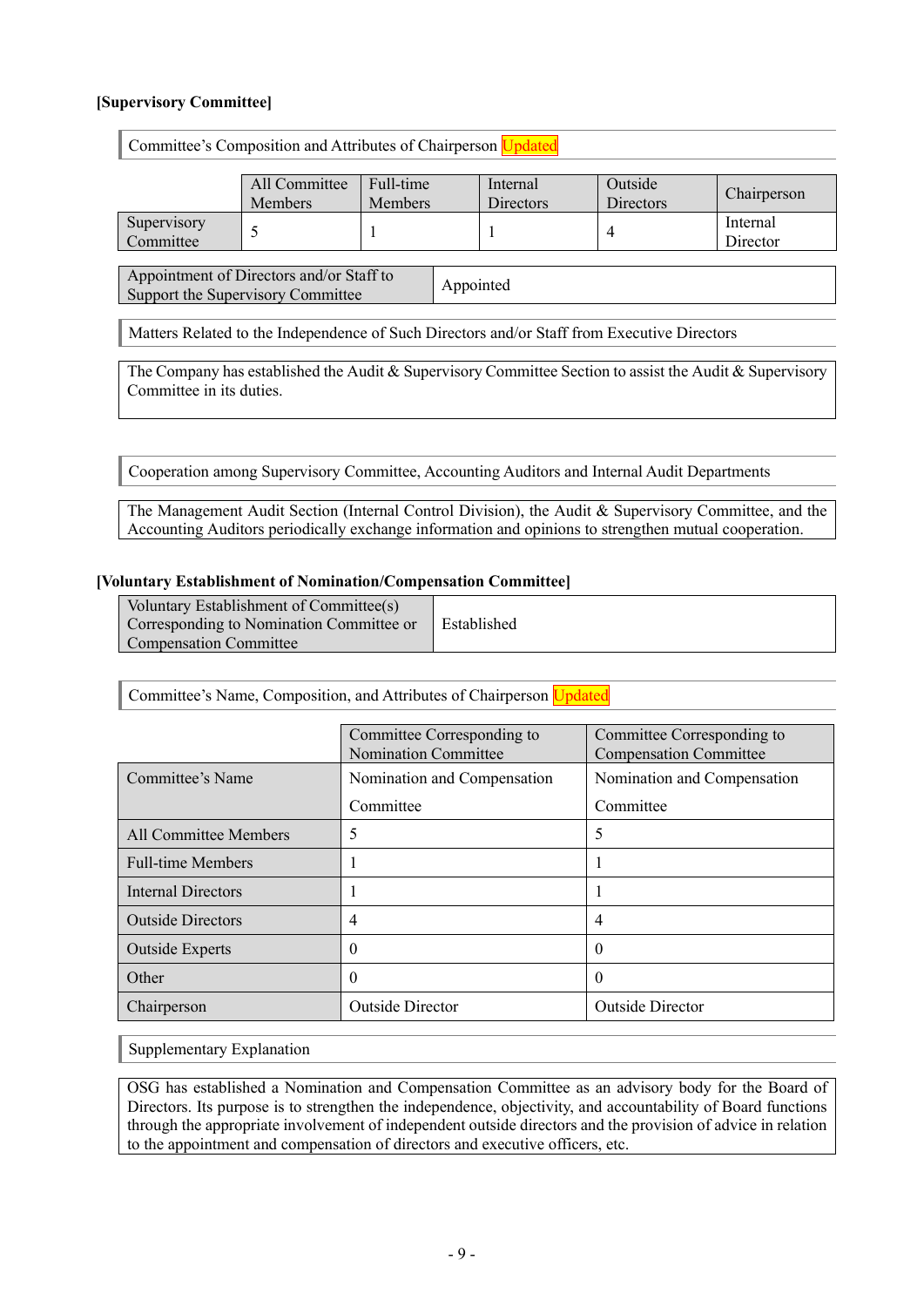#### **[Independent Directors]**

| Number of Independent Directors Updated   |  |
|-------------------------------------------|--|
| Matters relating to Independent Directors |  |
|                                           |  |

#### **[Incentives]**

| Incentive Policies for Directors | Performance-linked Compensation, Other |
|----------------------------------|----------------------------------------|
|                                  |                                        |

Supplementary Explanation

Variable Performance-linked Compensation

Starting in the fiscal year ended November 2019, the Company provides variable compensation in the form of profit-linked bonuses in line with the definition of profit-linked salaries provided in Article 34, Paragraph 1 Item 3 of the Corporation Tax Act, as well as personal assessment bonuses to eligible directors who are serving as executive officers and managing officers.

Compensation Based on Allocations of Restricted Stock

The Company introduced a restricted stock compensation system in the fiscal year ended November 31, 2019 for directors (excluding directors who are members of the Audit & Supervisory Committee) for the purpose of providing an incentive to achieve continual improvement in the Company's corporate value and increase the value shared with shareholders.

Recipients of Stock Options

Supplementary Explanation

—

#### **[Director Compensation]**

| Disclosure of Individual Directors' | Partial disclosure of individual director remuneration |
|-------------------------------------|--------------------------------------------------------|
| Compensation                        |                                                        |

Supplementary Explanation Updated

Amount of compensation, etc. paid to directors in the 109th fiscal year (ended November 2021): ¥283 million

The Company discloses the individual remuneration for directors whose consolidated compensation totals ¥100 million or higher in our Securities Report.

Policy on Determining Compensation Amounts and Calculation Methods Updated

Established

Disclosure of Policy on Determining Compensation Amounts and Calculation Methods

Compensation for directors (excluding directors who are members of the Audit & Supervisory Committee) Compensation for directors (excluding directors who are members of the Audit & Supervisory Committee) consists of fixed basic compensation, variable compensation linked to business performance, and allocations of restricted stock.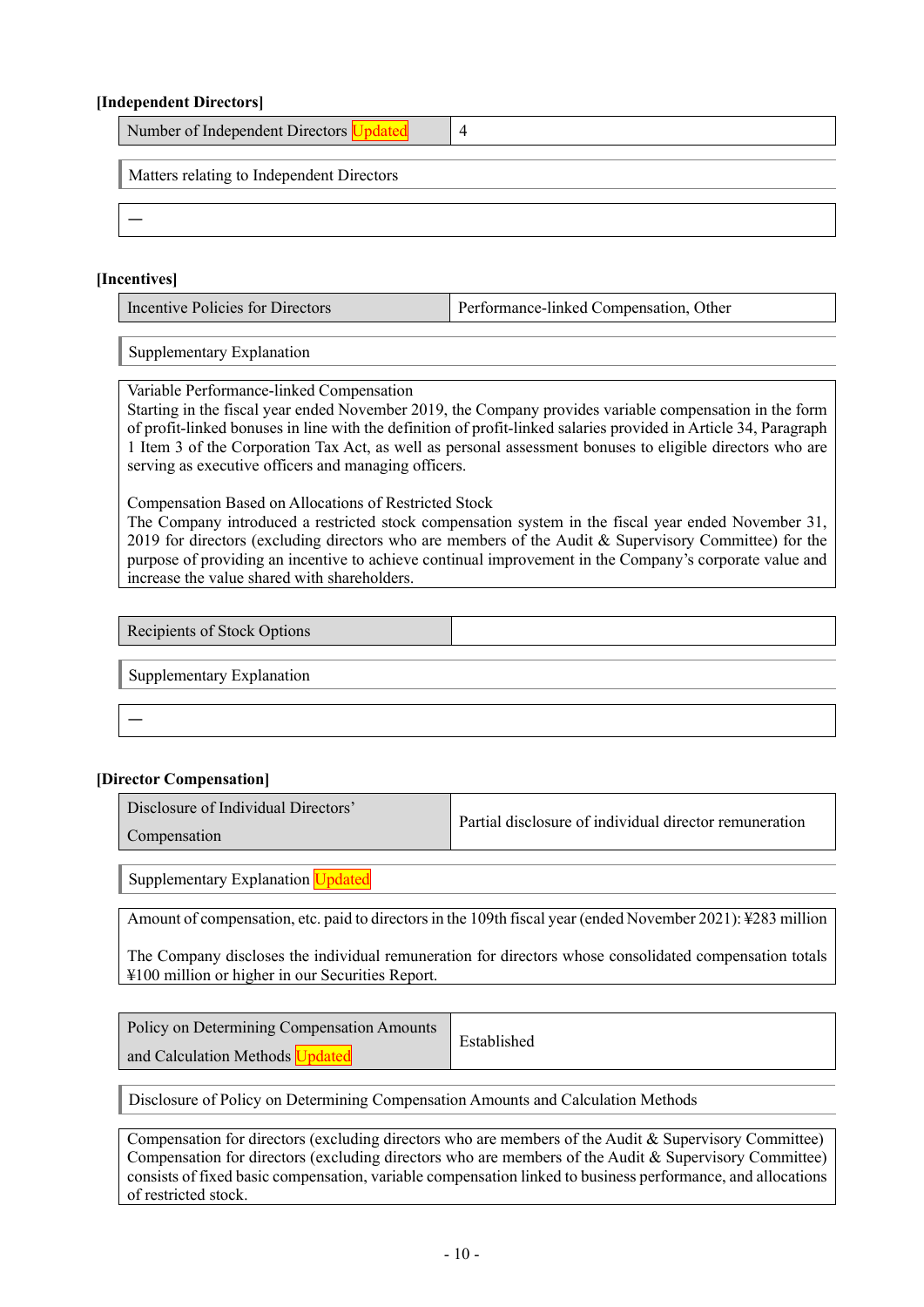Compensation for directors who are members of the Audit & Supervisory Committee Since directors who are members of the Audit & Supervisory Committee are independent from the other directors and are not involved in the execution of business operations, their compensation consists solely of fixed compensation.

#### Fixed Compensation

The total amount of fixed compensation is determined within the upper limit defined by resolution of the 103rd Ordinary Shareholders' Meeting held on February 20, 2016. Compensation is set at ¥396 million per year for directors (excluding directors who are members of the Audit & Supervisory Committee) (10 members at the time of the resolution), and ¥84 million per year for directors who are also members of the Audit & Supervisory Committee (six members at the time of the resolution).

#### Variable Compensation

Calculation method of monetary consideration provided as performance-linked compensation

Starting in the fiscal year ended November 2019, the Company provides variable compensation in the form of profit-linked bonuses in line with the definition of profit-linked salaries provided in Article 34, Paragraph 1 Item 3 of the Corporation Tax Act, as well as personal assessment bonuses.

#### Profit-linked Bonuses

• Eligibility: Eligible directors who are serving as executive officers and managing officers as stipulated by Article 34, Paragraph 1 Item 3 of the Corporation Tax Act

• Calculation method: Profit-linked bonus = consolidated operating income before provision for the cost of performance-linked bonuses\*1 x Rank-based bonus ratio\*2

\*1 The "indicator of the profits in the business year that ends on or after the start date of the execution of duties period" stipulated in Article 34, Paragraph 1, Item 3(a) of the Corporate Tax Act is consolidated operating income.

 $*2$ 

| <b>Rank</b>       | Rank-based Bonus Ratio |
|-------------------|------------------------|
| Chairman          | $0.365\%$              |
| President         | $0.405\%$              |
| Managing Officers | 0.162%                 |

•The "fixed amount" stipulated in Article 34, Paragraph 1, Item 3(a) of the Corporate Tax Act pertaining to the maximum amount for profit-linked bonuses is ¥700 million.

- •The reason we adopt consolidated operating income as the indicator for performance-linked compensation is that it is the indicator we use for management as best reflecting the results of the Company's business activities, and it enables us to create a mechanism that incentivizes eligible directors and officers to improve consolidated performance over each business period.
- •The target and actual result for the indicator related to performance-linked compensation in the most recent business period:

| Indicator                     | Target                    | <b>Actual Result</b>      |
|-------------------------------|---------------------------|---------------------------|
| Consolidated operating income | $\text{\#}11,500$ million | $\text{\#}16,105$ million |

Personal Assessment Bonuses

• Eligibility: Managing officers

- •Calculation method: Personal assessment bonuses are paid according to qualitative assessments of each person's contribution to business performance.
- •The maximum amount for personal assessment bonuses is ¥50 million.

Compensation Based on Allocations of Restricted Stock

- Eligibility: Directors (excluding members of the Audit & Supervisory Committee)
- The amount of compensation is determined within the upper limit defined by resolution of the 106th Ordinary Shareholders' Meeting held on February 16, 2019. The maximum total value of shares allocated to eligible directors is set at ¥200 million a year, and the maximum number of ordinary shares that can be issued or disposed of is 100,000 per year (two members at the time of resolution). The purpose of this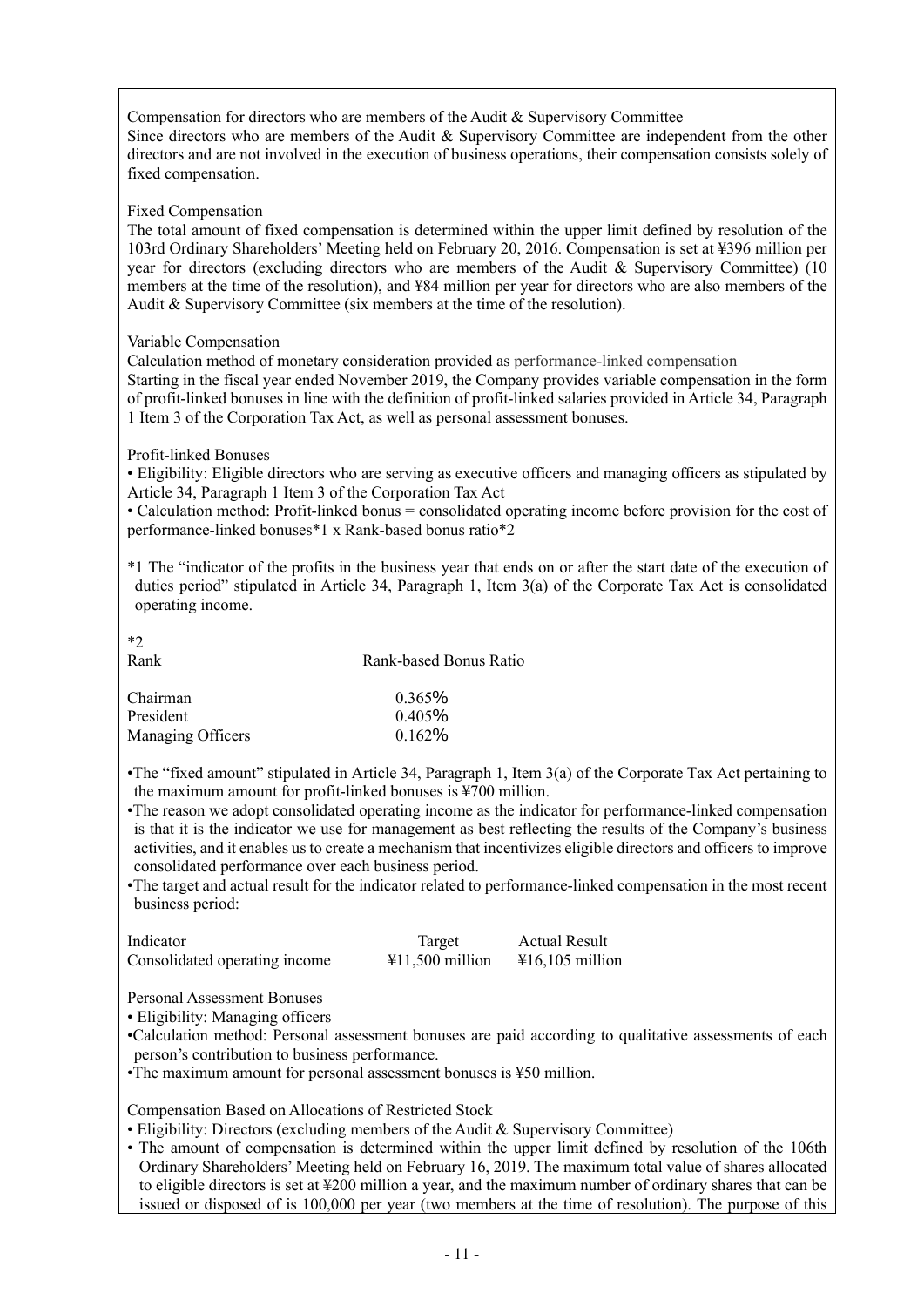system is to provide an incentive to achieve continual improvement in the company's performance and corporate value and increase the value shared with shareholders.

<Process for Determining Compensation>

Fixed Compensation, Compensation Based on Allocations of Restricted Stock

In order to determine the amount of compensation for directors (excluding members of the Audit  $\&$ Supervisory Committee), the Board of Directors delegates the Representative Director to prepare proposed compensation amounts according to standards set by the Company. The proposed amounts are then referred to the Nomination and Compensation Committee. Based on the response from the Nomination and Compensation Committee, the amounts are then finalized by a resolution of the Board of Directors. The amount of compensation for directors who are also members of the Audit & Supervisory Committee is determined through consultations among those directors.

#### Variable Compensation

Variable compensation is linked to the Company's business performance. The Representative Director is delegated by the Board of Directors to calculate the proposed amounts for profit-linked bonuses and personal assessment bonuses using the methods outlined above. These proposed amounts are then submitted to the Nomination and Compensation Committee. Based on the report from the Nomination and Compensation Committee, the Board of Directors determines the final amounts to be paid, subject to approval of the total amount through a resolution of an ordinary shareholders' meeting.

The Company discontinued the payment of retirement bonuses for corporate officers at the conclusion of the 92nd Ordinary Shareholders' Meeting held on February 19, 2005.

#### **[Supporting System for Outside Directors]**

The Company has appointed employees to assist with the duties of the Audit & Supervisory Committee, which includes outside directors to report information about internal meetings, etc. to the Audit & Supervisory Committee when necessary. We have also developed a system that enables outside directors to deepen their understanding of the Company's business circumstances by dispatching the materials for meeting to directors in advance, sending minutes of meetings, and providing monthly management information, etc.

# **2. Matters on Functions of Business Execution, Auditing, Oversight, Nomination and Compensation Decisions (Overview of Current Corporate Governance System) Updated**

As a company with an audit and supervisory committee, OSG's corporate governance structure consists of the Board of Directors, the Audit & Supervisory Committee, and the accounting auditors. The role of the Board of Directors is clearly defined under this structure. Operational executive functions are performed by executive officers, while the Board of Directors is responsible for supervising that business execution. To strengthen decision-making functions, the seven-member Board of Directors includes two members who are also involved in business operations as executive officers. The remaining five directors, of whom four are outside directors, are also members of the Audit & Supervisory Committee. The outside directors also make up the majority of the Board of Directors. By creating this structure, we have enhanced the transparency and independence of the Board of Directors and the effectiveness of its management supervisory role, while bringing in outside perspectives.

- OSG has introduced an executive officer system to ensure effective responses to changes in the business environment, as well as to clarify the roles and responsibilities of the executive organization. The executive officers are solely responsible for the performance of business operations in a timely manner and in accordance with policies decided by the Board of Directors, while continually improving flexibility and efficiency.
- OSG holds monthly meetings of our Management Committee, which comprises directors (excluding directors who are members of the Audit & Supervisory Committee), executive officers, heads of individual departments, the head of the Audit & Supervisory Committee, and employees assigned to assist with Audit & Supervisory Committee duties. The meetings help communicate management policies and business plans determined by the Board of Directors, encourage executive officers and department heads to share information on the status of business execution, and spark lively discussions.

(Board of Directors)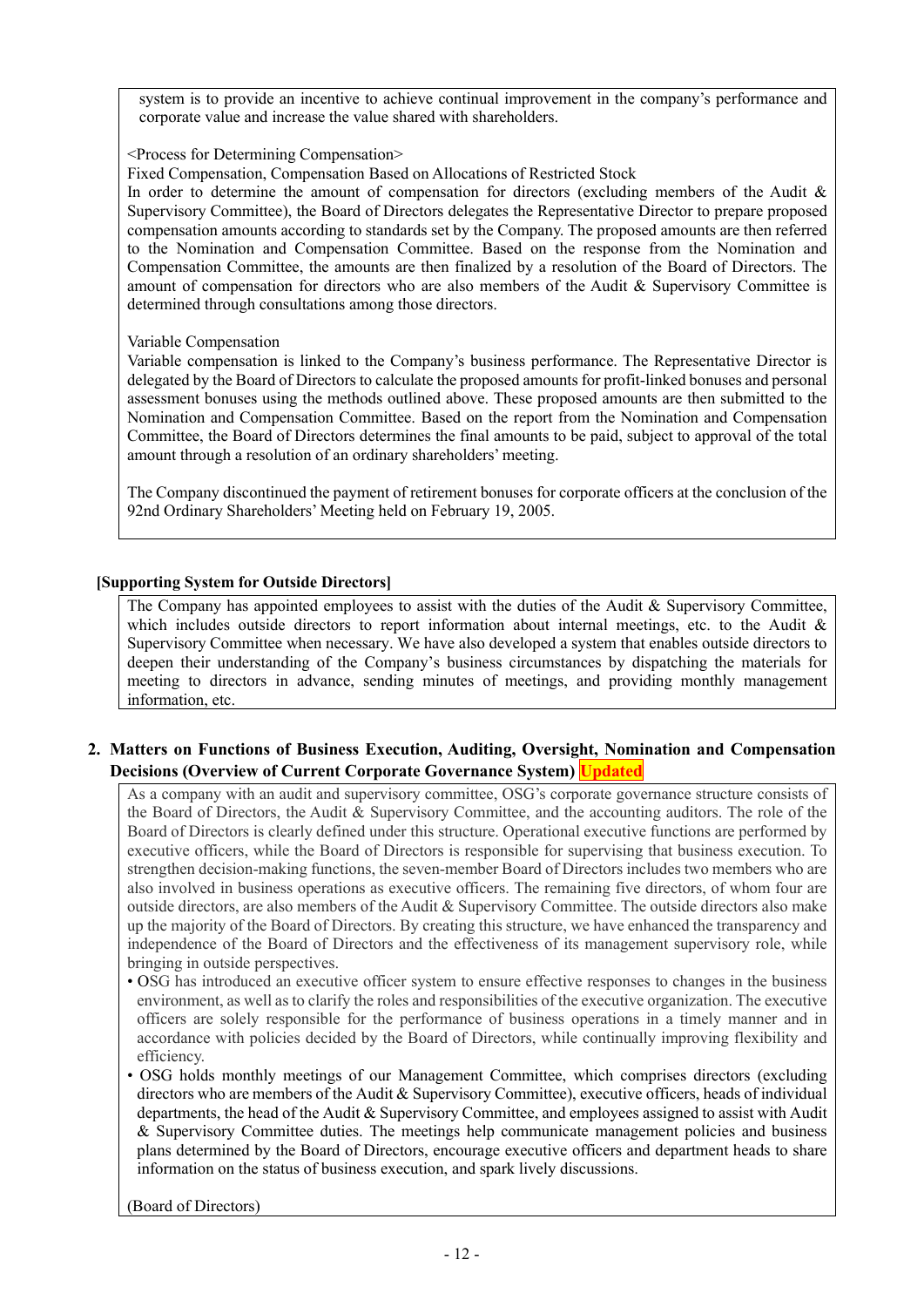In addition to its regular meetings, which are in principle held once each month, the Board of Directors holds special meetings as required. The purpose of these meetings is to deliberate on important matters and make management decisions, and to supervise the performance of the Company's business operations. The Board comprises seven members in total (including four outside directors). Chaired by Norio Ishikawa, Chairman and Chief Executive Officer (CEO), the Board also includes Nobuaki Osawa, President & Chief Operating Officer (COO) and five other directors who are members of the Audit & Supervisory Committee: Takehiro Tomiyoshi, Yoshiyuki Sakaki (outside director), Akito Takahashi (outside director), Kunihiko Hara (outside director), and Kayoko Yamashita (outside director). Executive officers attend Board meetings if required to deliver performance reports, etc.

### (Audit & Supervisory Committee)

The Audit & Supervisory Committee is chaired by Takehiro Tomiyoshi, the head of the Audit & Supervisory Committee. The Committee consists of five members in total, including four outside directors: Yoshiyuki Sakaki (outside director), Akito Takahashi (outside director), Kunihiko Hara (outside director), and Kayoko Yamashita (outside director).

#### (Nomination and Compensation Committee)

The Nomination and Compensation Committee was established as an advisory body to the Board of Directors. The Committee consists of five members in total, including four outside directors. Yoshiyuki Sakaki (outside director) is Chairperson of the Committee, and Akito Takahashi (outside director) is Deputy Chairperson. Other members are Kunihiko Hara (outside director), Kayoko Yamashita (outside director), and Takehiro Tomiyoshi. The Committee consults with the Board of Directors, deliberates, and then reports back to the Board on issues such as the appointment, structure, compensation, and bonuses for directors (excluding directors who are members of the Audit & Supervisory Committee) and executive officers.

- OSG has concluded an audit agreement with Deloitte Touche Tohmatsu LLC to serve as the Company's accounting auditor. The accounting auditor audits the Company and its subsidiaries based on an auditing plan, and exchanges opinions regarding the results of those audits, etc. The accounting auditor also reports regularly to the Audit & Supervisory Committee.
- OSG concludes advisory agreements with lawyers to receive timely advice and guidance on legal matters as part of our overall commitment to comply with all laws and regulations.
- The Company has entered into an agreement to limit liability for damages pursuant to Article 423, Paragraph 1 of the Companies Act with directors based on Article 427, Paragraph 1 of the said Act and the provisions of the Articles of Incorporation of the Company. Under the agreement, in the event that they cause damages to the Company from negligence in the performance of duties, and if they act in good faith without gross negligence, their liability for the damages to the Company shall be limited to the minimum liability amount stipulated in Article 425, paragraph 1 of the said Act.

# **3. Reasons for Adoption of Current Corporate Governance System Updated**

By adopting our present corporate governance structure, we have enhanced the ability of the Board of Directors to oversee and supervise management decision-making and the supervision of business execution, thereby improving management efficiency and ensuring that management decisions can be made appropriately and strategically.

The activities of the Audit & Supervisory Committee, of which four of the five members are outside directors, include the auditing of the Company's financial position and operations, and the performance of duties by the representative director and executive officers. OSG's four outside directors are independent officers as stipulated in the listing rules. With the five members of the Audit & Supervisory Committee, including these highly independent outside directors, as members of the Board of Directors, we believe that we have created a corporate governance structure by providing an environment for effective management supervisory functions and by ensuring that the company is managed transparently and appropriately.

# **III. Implementation of Measures for Shareholders and Other Stakeholders**

# **1. Measures to Vitalize the General Shareholder Meetings and Smooth Exercise of Voting Rights Updated**

Supplementary Explanations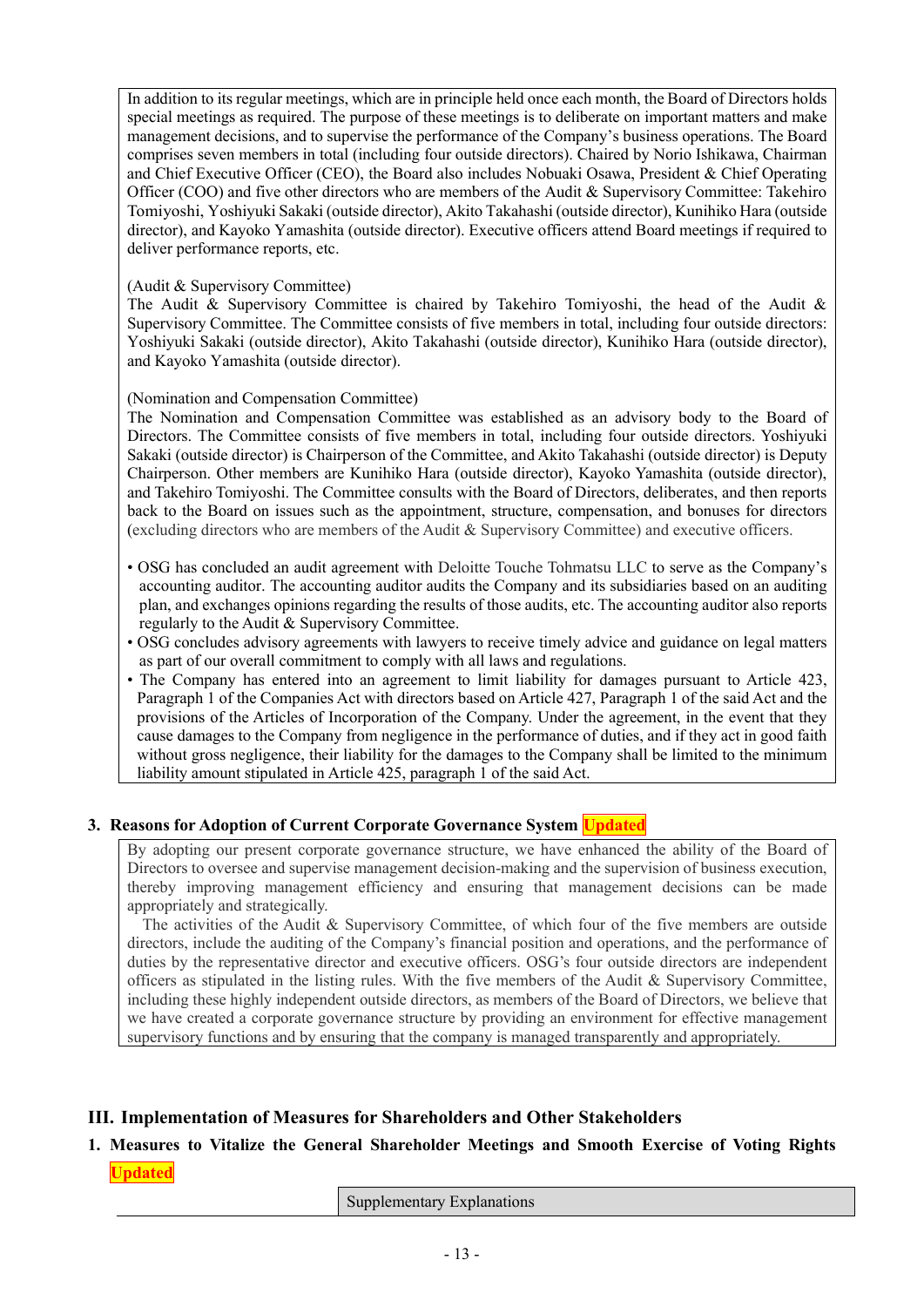| Early Notification of General<br>Shareholder Meeting                                                                                                      | The Notice of the Ordinary Shareholders' Meeting for the 109th fiscal year<br>(ended November 30, 2021) held on February 18, 2022 was dispatched on<br>January 27, 2022 (seven days ahead of the legally stipulated dispatch date).                                    |
|-----------------------------------------------------------------------------------------------------------------------------------------------------------|------------------------------------------------------------------------------------------------------------------------------------------------------------------------------------------------------------------------------------------------------------------------|
| Scheduling AGMs Avoiding<br>the Peak Day                                                                                                                  | The business year for the Company ends in November and we do not<br>believe there are any specific peak days for AGMs in the month of<br>February.                                                                                                                     |
| Allowing Electronic Exercise<br>of Voting Rights                                                                                                          | We use the internet-based voting rights exercise website prepared by the<br>shareholder registry administrator. Please note, we do not use internet<br>services that enable shareholders to exercise their voting rights using a<br>mobile phone as a mobile terminal. |
| Participation in Electronic<br>Voting System Platform and<br>Other Initiatives to Improve<br>the Voting Environment for<br><b>Institutional Investors</b> | We have been participating in the Electronic Voting System Platform for<br>institutional investors operated by ICJ, Inc. since the 109th Ordinary<br>Shareholders Meeting (fiscal year ended November 30, 2021).                                                       |
| <b>Providing Convocation Notice</b><br>in English                                                                                                         | We compile a shorter Notice and meeting reference documents in English.                                                                                                                                                                                                |
| Other                                                                                                                                                     | We hold informal gatherings for shareholders and the management<br>following the conclusion of the Ordinary Shareholders' Meeting.                                                                                                                                     |

# **2. IR Activities**

|                                    | <b>Supplementary Explanations</b>                      | Explanations by |
|------------------------------------|--------------------------------------------------------|-----------------|
|                                    |                                                        | Relevant        |
|                                    |                                                        | Representatives |
| Regular Investor Briefings for     | We explain the Company's business model                | Yes             |
| Individual Investors               | approximately once a year.                             |                 |
| Regular Investor Briefings for     | We hold briefings twice a year, along with other       | Yes             |
| Analysts and Institutional         | individual briefings.                                  |                 |
| Investors                          |                                                        |                 |
| Regular Investor Briefings for     | Held roughly twice a year.                             | Yes             |
| Overseas Investors                 |                                                        |                 |
| Posting of IR Materials on         | Information (consolidated financial results,           |                 |
| Website                            | financial results report, timely disclosure materials, |                 |
|                                    | securities reports, quarterly reports, notice of the   |                 |
|                                    | ordinary shareholders' meeting and notice of           |                 |
|                                    | resolution, shareholder communications, integrated     |                 |
|                                    | reports)                                               |                 |
|                                    | https://www.osg.co.jp/en/about_us/ir/                  |                 |
| <b>Establishment of Department</b> | Department in Charge: Management Planning              |                 |
| and/or Manager in Charge of        | Department                                             |                 |
| IR                                 | Officer in Charge: President                           |                 |

# **3. Measures to Ensure Due Respect for Stakeholders**

|                                                                              | <b>Supplementary Explanations</b>                                                                                                                                                                                                                                                                                                                                                                                                                                                                                                                                                                                                                                                                                                                               |
|------------------------------------------------------------------------------|-----------------------------------------------------------------------------------------------------------------------------------------------------------------------------------------------------------------------------------------------------------------------------------------------------------------------------------------------------------------------------------------------------------------------------------------------------------------------------------------------------------------------------------------------------------------------------------------------------------------------------------------------------------------------------------------------------------------------------------------------------------------|
| Implementation of<br><b>Environmental Activities, CSR</b><br>Activities etc. | In November 2000, the Company acquired ISO14001 certification for<br>environmental management systems (at nine business sites), and we are<br>promoting environmental conservation activities.<br>All our business sites have maintained their status as certified zero-<br>emission establishments by fulfilling strict certification standards requiring a<br>recycling rate (recycling volume/total waste emissions) of 99% or above.<br>In addition to serving as a member of the certification committee for the<br>National Certification System, which aims to enhance the broader society's<br>evaluation of technical skills and improve the skills and status of working<br>people, we also promote the transfer of skills by dispatching teachers to |
|                                                                              | local community educational institutions.                                                                                                                                                                                                                                                                                                                                                                                                                                                                                                                                                                                                                                                                                                                       |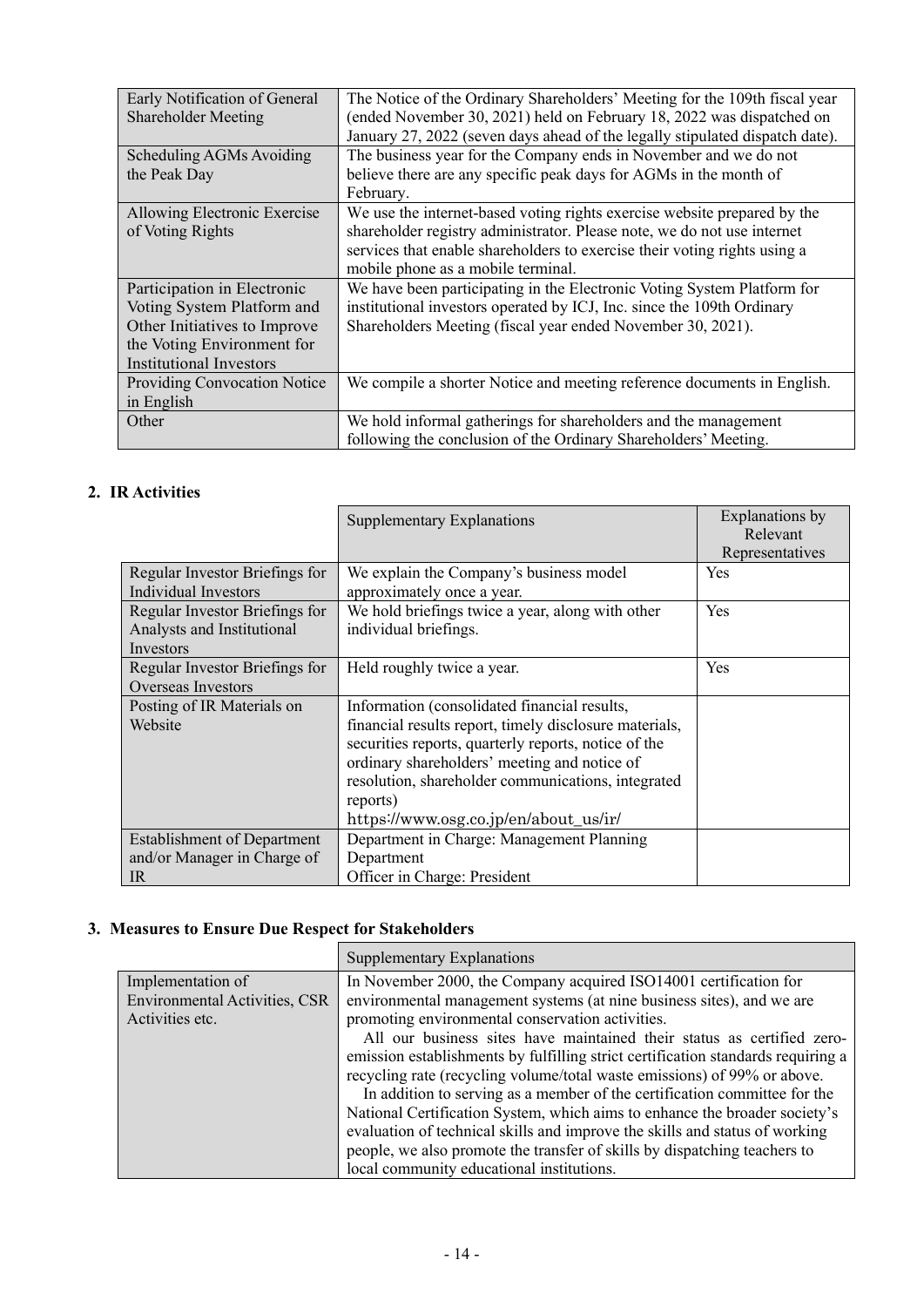# **IV. Matters Related to the Internal Control System**

# **1. Basic Views on Internal Control System and the Progress of System Development**

Based on OSG's Basic Policy for Establishing an Internal Control System resolved by the Board of Directors, we have compiled various internal rules for the Company and its subsidiaries, such as our Corporate Code of Ethics and Risk Management Rules. We also ensure that directors, executive officers, and employees comply with laws, regulations, and the Company's Articles of Incorporation, and strive to build an internal control system for the Company and its subsidiaries that is worthy of our stakeholders trust. The items resolved by the Board of Directors under the Basic Policy for Establishing an Internal Control System are as follows:

- (1) Systems to ensure that the execution of duties by directors and employees is in compliance with laws, regulations, and the Articles of Incorporation
	- 1) The Company has established rules pertaining to our compliance system, starting with the Corporate Code of Ethics, and has also determined Company action guidelines that require directors, executive officers, and employees of the Company and our subsidiary and affiliated companies (the "Group") to act in compliance with laws, regulations, the Articles of Incorporation, and social norms.
	- 2) The Company has appointed a director in charge of compliance and set up a Compliance Committee to establish, maintain, and improve Group compliance systems.
	- 3) The Company has established an Internal Audit Department to audit the implementation status of internal controls at the Company and Group as well as compliance status, and to improve and thoroughly enforce the internal control system.
	- 4) The status of activities of the Compliance Committee and the Internal Audit Department shall be periodically reported to the Board of Directors and the Audit & Supervisory Committee.
	- 5) The Company has established a whistleblowing system for reporting potentially suspect actions from a legal or regulatory perspective, and operates the system in accordance with internal reporting standards for the Company and the Group.
- (2) Systems regarding management and storage of information related to the execution of duties by directors
	- 1) Information pertaining to the execution of duties by directors is recorded on paper or in electronic form ("documents, etc.") and the Company appropriately stores and manages (including disposal) these documents, etc. in accordance with internal regulations. The Company verifies the operational status of this system as required and reviews each regulation.
	- 2) Directors and Audit & Supervisory Committee Members must be able to view these documents at all times.
- (3) Rules and other systems regarding management of risk of losses
	- 1) When classifying the risks related to the execution of Company's businesses, we recognized three broad risk types: (a) external environment, (b) business processes, and (c) internal environments, and we established a risk management system by identifying these risks and assigning departments to effectively manage them.
	- 2) OSG established Risk Management Rules for the Company and the Group as a basis upon which to build a solid risk management system. We decided which departments will be responsible for managing individual risks and are striving to build a risk management system in accordance with the established rules.
	- 3) The Board of Directors promptly determines which department will be responsible for any newly emerged risks.
	- 4) The Internal Audit Department checks the risk management status of each department that is responsible for managing specific risks and periodically reports its findings to the director in charge of the Compliance Committee and the Board of Directors. The Board then deliberates and determines any necessary improvement measures.

(4) Systems to ensure efficient execution of duties by directors

- 1) The Board of Directors sets common companywide targets for directors, executive officers, and employees. The Company's executive officers then determine specific targets for each department and the most efficient ways of achieving those targets.
- 2) The Board of Directors periodically evaluates the progress of business execution, formulates improvement measures, and establishes frameworks to help improve the efficiency of companywide business execution.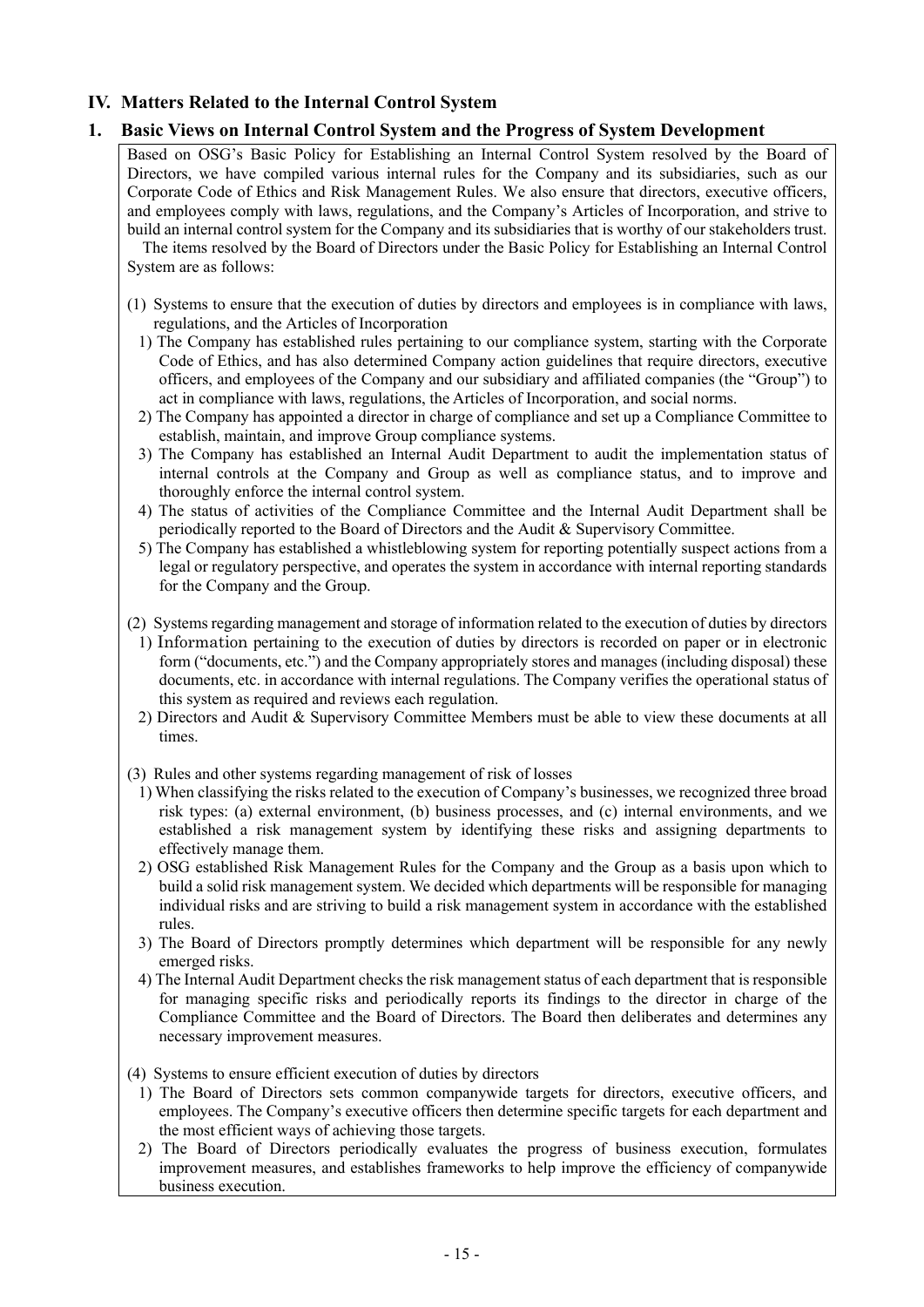- 3) With regard to business execution based on Board decisions, we formulate administrative authority and decision-making rules in our Rules on Administrative Authority and Rules on Division of Duties.
- 4) The Board of Directors formulates an annual management plan and implements monthly and quarterly corporate performance management.
- (5) Systems to ensure appropriate operations by the corporate group comprised of the Company and its subsidiaries
	- 1) The OSG Board of Directors and the presidents of Group companies have the authority and responsibility to establish compliance and risk management systems at each Group company.
	- 2) We establish management rules for Group companies to ensure the appropriateness of the Group's business.
	- 3) The Company's Internal Audit Department audits the status of business execution at the Company and Group companies, reports the results to the Board of Directors of the Company and Group company presidents, and offers support and advice where necessary regarding the formulation and implementation of internal control improvement measures.
- (6) Systems regarding directors and employees that support the Audit & Supervisory Committee in the execution of duties and matters regarding independence of directors and employees that support the Audit & Supervisory Committee in the execution of duties from other directors (excluding directors who are members of the Audit & Supervisory Committee)
	- 1) If the Audit & Supervisory Committee has asked for an employee to be assigned to assist with auditing duties, an employee shall be appointed to assist with that work.
	- 2) The consent of the Audit & Supervisory Committee is required in matters relating to the appointment and dismissal of employees assigned to assist with auditing duties.
	- 3) Those employees shall be independent from directors and executive officers.
	- 4) Those employees shall follow the directions and orders given by Audit & Supervisory Committee Members.
- (7) Systems for directors and employees to report to the Audit & Supervisory Committee, and other systems regarding reports to the Audit & Supervisory Committee
	- 1) We establish systems for directors, executive officers, and employees to report to the Audit & Supervisory Committee on important matters affecting the business or performance of the Company and the Group, and the status of implementation of internal audits, in addition to statutory matters on a case-by-case basis.
	- 2) We establish a system for appropriately reporting any legal or regulatory infringements and other compliance issues to the Audit & Supervisory Committee through our whistleblowing provisions for the Company and the Group and the appropriate maintenance of our whistleblowing system. We also establish frameworks to ensure any stakeholders who have used the whistleblower system are not treated disadvantageously.
- (8) Other systems to ensure effectiveness of audits by the Audit & Supervisory Committee
	- 1) The Company holds regular meetings where Audit & Supervisory Committee Members can exchange opinions with the President or the accounting auditor.
	- 2) The Company guarantees Audit & Supervisory Committee Members the opportunity to receive advice on auditing operations from outside experts, such as lawyers and certified public accountants, when required for conducting audits.
	- 3) The Company ensures effective procedures for the prepayment or reimbursement to Audit & Supervisory Committee Members of costs incurred during the execution of duties as well as any other expenses or debt arising from the execution of said duties.

#### **2. Basic Views on Eliminating Anti-Social Forces**

In its Business Ethics Norms of OSG Corporate Code of Ethics, the Company states that we will stand firmly against any and all anti-social forces and groups that would harm the security and stability of general public. The Company, as Corporate Action Standards, stipulates that "the OSG group will have absolutely no ties with any individuals and groups that will affect society and the company's well-being. Also, all employees and managers will not fear these groups, and will face them resolutely."

Going forward, in addition to seeking to deepen awareness of the OSG Corporate Code of Ethics among all Group employees, we have assigned the General Affairs and Legal Affairs Group as the internal department in charge of compiling a manual on how to respond to anti-social forces and working together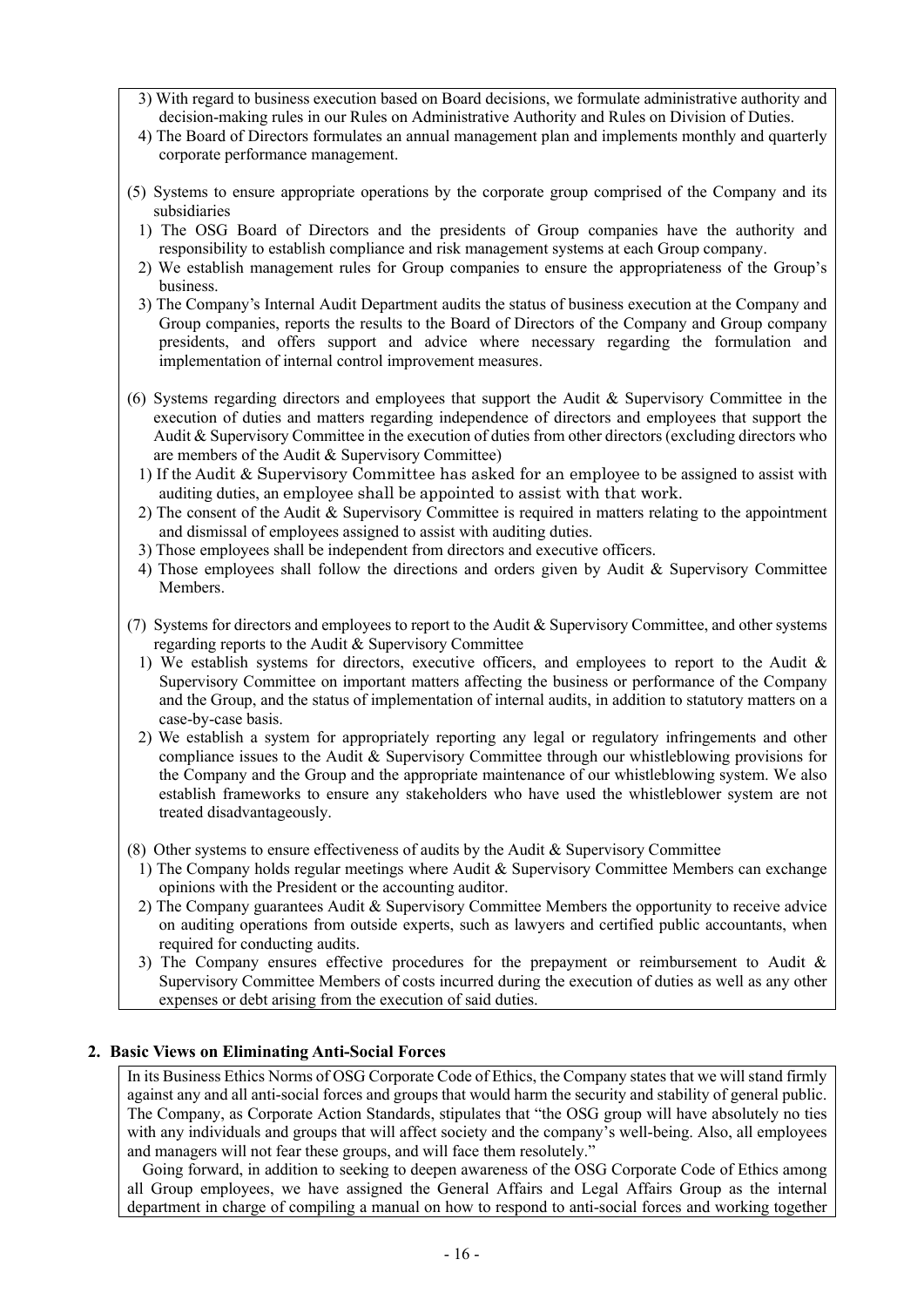with lawyers, police, and other groups, and developing frameworks to prepare ourselves for the emergence of any unreasonable demands.

# **V. Other**

# **1. Adoption of Anti-Takeover Measures**

| Adoption of Anti-Takeover Measures | Not adopted |
|------------------------------------|-------------|
| Supplementary Explanation          |             |
|                                    |             |
|                                    |             |

# **2. Other Matters Concerning Corporate Governance System**

<Overview of Timely Disclosure System>

- (1) Notification of Information The heads of department and presidents of Group companies that are responsible for reporting information shall report any information they have grasped to the President and the officer in charge of information handling.
- (2) Concentration, Examination, and Disclosure of Information

The officer in charge of handling information aggregates notifications and reports from the President, the Board of Directors, the heads of each division, and the presidents of Group companies, deliberates together with the Accounting Department, the Human Resources, General Affairs and Legal Group and other pertinent departments on information requiring timely disclosure, and considers and proposes disclosure contents and methods.

- (3) Reporting the Contents of Timely Disclosure to the President The officer in charge of information handling reports the contents of the proposed disclosure to the President.
- (4) Implementing Timely Disclosure
	- 1) Facts related to decisions and Financial Results The officer in charge of handling information shall report the disclosure contents to the President and implement timely disclosure without delay.
	- 2) Facts related to incidents

The officer in charge of handling information shall report important facts related to incidents that are judged to require urgent disclosure to the President and also promptly disclose those factors in a timely manner.